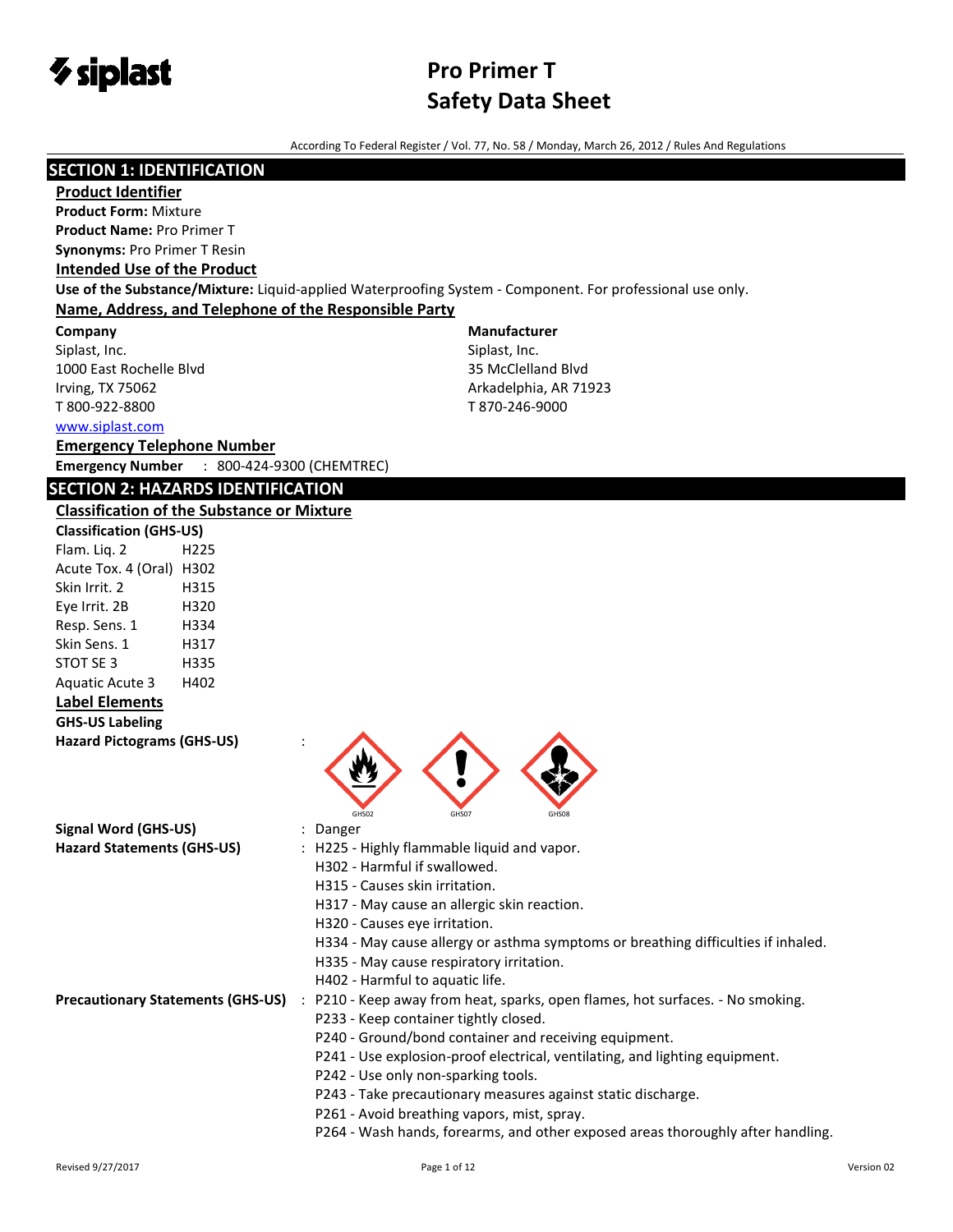| According To Federal Register / Vol. 77, No. 58 / Monday, March 26, 2012 / Rules And Regulations |
|--------------------------------------------------------------------------------------------------|
| P270 - Do not eat, drink or smoke when using this product.                                       |
| P271 - Use only outdoors or in a well-ventilated area.                                           |
| P272 - Contaminated work clothing must not be allowed out of the workplace.                      |
| P273 - Avoid release to the environment.                                                         |
| P280 - Wear protective gloves, protective clothing, eye protection, face protection,             |
| respiratory protection.                                                                          |
| P284 - [In case of inadequate ventilation] wear respiratory protection.                          |
| P301+P312 - If swallowed: Call a poison center/doctor if you feel unwell.                        |
| P302+P352 - If on skin: Wash with plenty of water.                                               |
| P303+P361+P353 - If on skin (or hair): Take off immediately all contaminated clothing. Rinse     |
| skin with water/shower.                                                                          |
| P304+P340 - IF INHALED: Remove person to fresh air and keep at rest in a position                |
| comfortable for breathing.                                                                       |
| P305+P351+P338 - IF IN EYES: Rinse cautiously with water for several minutes. Remove             |
| contact lenses, if present and easy to do. Continue rinsing.                                     |
| P312 - Call a poison center/doctor if you feel unwell.                                           |
| P321 - Specific treatment (see section 4).                                                       |
| P330 - Rinse mouth.                                                                              |
| P332+P313 - If skin irritation occurs: Get medical advice/attention.                             |
| P333+P313 - If skin irritation or rash occurs: Get medical advice/attention.                     |
| P337+P313 - If eye irritation persists: Get medical advice/attention.                            |
| P342+P311 - If experiencing respiratory symptoms: Call a poison center/doctor.                   |
| P362 - Take off contaminated clothing and wash before reuse.                                     |
| P362+P364 - Take off contaminated clothing and wash it before reuse.                             |
| P370+P378 - In case of fire: Use appropriate media to extinguish.                                |
| P403+P233 - Store in a well-ventilated place. Keep container tightly closed.                     |
| P403+P235 - Store in a well-ventilated place. Keep cool.                                         |
| P405 - Store locked up.                                                                          |
| P501 - Dispose of contents/container in accordance with local, regional, national, territorial,  |
| provincial, and international regulations.                                                       |

# **Other Hazards**

Exposure may aggravate those with pre-existing eye, skin, or respiratory conditions. Flammable vapors can accumulate in head space of closed systems.

# **Unknown Acute Toxicity (GHS-US)** Not available

# **SECTION 3: COMPOSITION/INFORMATION ON INGREDIENTS**

| <b>Mixture</b>                               |                           |           |                                |
|----------------------------------------------|---------------------------|-----------|--------------------------------|
| <b>Name</b>                                  | <b>Product Identifier</b> | % (w/w)   | <b>Classification (GHS-US)</b> |
| Methyl methacrylate                          | (CAS No) 80-62-6          | $50 - 80$ | Flam. Lig. 2, H225             |
|                                              |                           |           | Skin Irrit. 2, H315            |
|                                              |                           |           | Eye Irrit. 2B, H320            |
|                                              |                           |           | Resp. Sens. 1, H334            |
|                                              |                           |           | Skin Sens. 1, H317             |
|                                              |                           |           | <b>STOT SE 3, H335</b>         |
|                                              |                           |           | Aquatic Acute 3, H402          |
| 2,2,4-Trimethyl-1,3-pentanediol              | (CAS No) 6846-50-0        | $1 - 3$   | Aquatic Acute 2, H401          |
| diisobutyrate                                |                           |           | Aquatic Chronic 3, H412        |
| 2-Propanol, 1,1'-[(4-methylphenyl)imino]bis- | (CAS No) 38668-48-3       | $0 - 5$   | Acute Tox. 2 (Oral), H300      |
|                                              |                           |           | Eye Irrit. 2A, H319            |
|                                              |                           |           | Aquatic Acute 3, H402          |
|                                              |                           |           | Aquatic Chronic 3, H412        |
| Paraffin waxes and Hydrocarbon waxes         | (CAS No) 8002-74-2        | $0 - 2$   | Comb. Dust                     |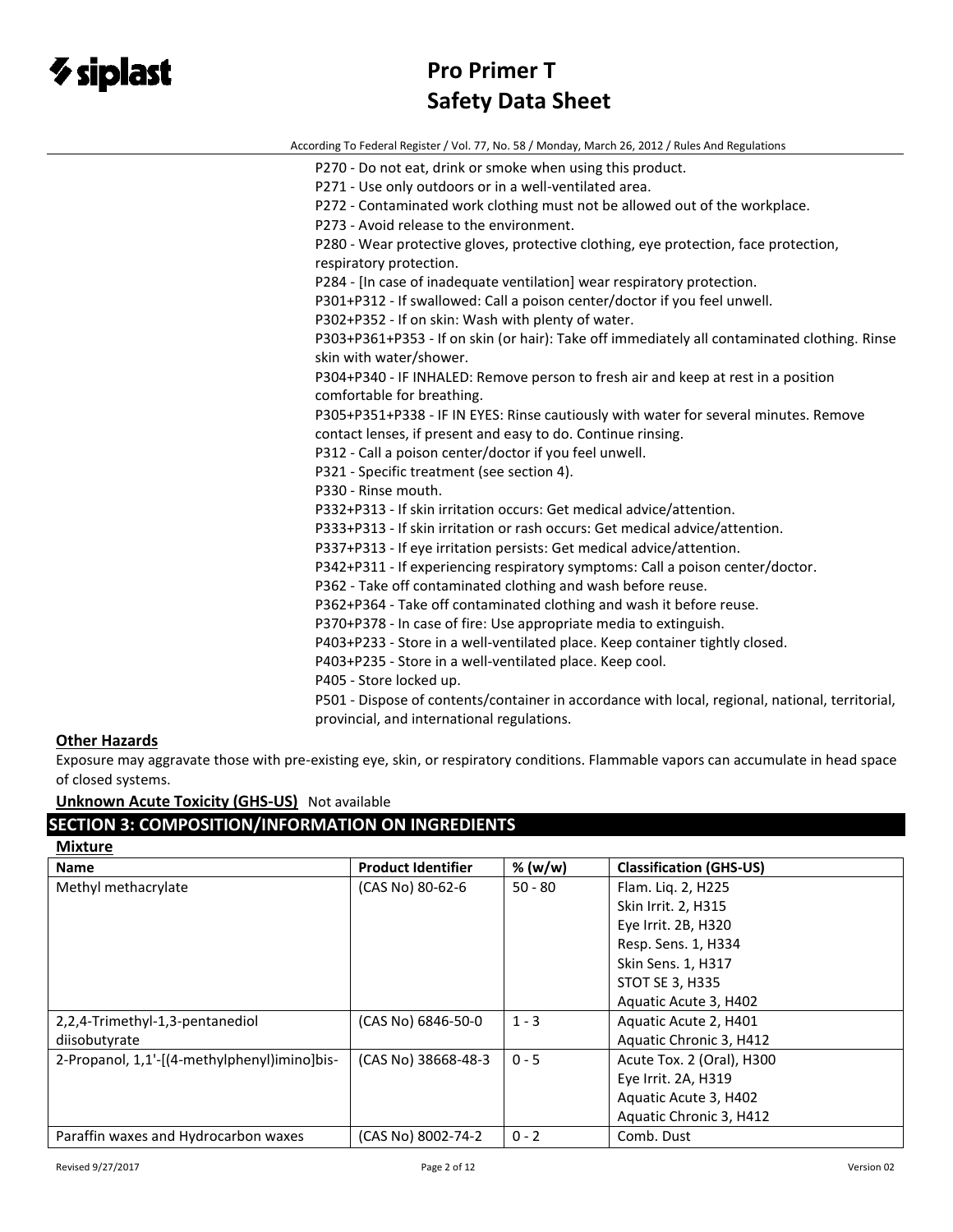

According To Federal Register / Vol. 77, No. 58 / Monday, March 26, 2012 / Rules And Regulations

# Full text of H-phrases: see section 16

# **SECTION 4: FIRST AID MEASURES**

#### **Description of First Aid Measures**

**General:** Never give anything by mouth to an unconscious person. IF exposed or concerned: Get medical advice/attention.

**Inhalation:** When symptoms occur: go into open air and ventilate suspected area. Remove to fresh air and keep at rest in a position comfortable for breathing. Call a POISON CENTER/doctor/physician if you feel unwell.

**Skin Contact:** Remove contaminated clothing. Drench affected area with water for at least 15 minutes. Wash contaminated clothing before reuse. If skin irritation or rash occurs: Get medical advice/attention.

**Eye Contact:** Rinse cautiously with water for several minutes. Remove contact lenses, if present and easy to do. Continue rinsing. Obtain medical attention if pain, blinking or redness persist.

**Ingestion:** Rinse mouth. Do NOT induce vomiting. Seek medical attention.

#### **Most Important Symptoms and Effects Both Acute and Delayed**

**General:** Harmful if swallowed. Eye irritation. Skin irritation. May cause an allergic skin reaction. Irritation of respiratory tract.

**Inhalation:** May cause respiratory irritation. Exposure may produce an allergic reaction. May cause drowsiness or dizziness.

**Skin Contact:** Causes skin irritation. May cause an allergic skin reaction.

**Eye Contact:** Causes serious eye irritation.

**Ingestion:** Swallowing a small quantity of this material will result in serious health hazard.

**Chronic Symptoms:** Not available

## **Indication of Any Immediate Medical Attention and Special Treatment Needed**

If exposed or concerned, get medical advice and attention.

## **SECTION 5: FIRE-FIGHTING MEASURES**

## **Extinguishing Media**

**Suitable Extinguishing Media:** Dry chemical powder, alcohol-resistant foam, carbon dioxide (CO2)

**Unsuitable Extinguishing Media:** Do not use extinguishing media containing water.

#### **Special Hazards Arising From the Substance or Mixture**

**Fire Hazard:** Highly flammable liquid and vapor.

**Explosion Hazard:** May form flammable/explosive vapor-air mixture.

**Reactivity:** Product may polymerize at 60°C (>140°F), causing an exothermic reaction which may cause container damage or fire. May react with peroxides, oxidizers, and incompatibilities.

#### **Advice for Firefighters**

**Precautionary Measures Fire:** Exercise caution when fighting any chemical fire.

**Firefighting Instructions:** Use water spray or fog for cooling exposed containers.

**Protection During Firefighting:** Do not enter fire area without proper protective equipment, including respiratory protection.

Hazardous Combustion Products: Carbon oxides (CO, CO<sub>2</sub>). Nitrogen oxides. Hydrocarbons. Black smoke.

**Other Information:** Do not allow run-off from fire fighting to enter drains or water courses.

**Reference to Other Sections**

Refer to section 9 for flammability properties.

#### **SECTION 6: ACCIDENTAL RELEASE MEASURES**

#### **Personal Precautions, Protective Equipment and Emergency Procedures**

**General Measures:** Use special care to avoid static electric charges. Keep away from heat/sparks/open flames/hot surfaces. – No smoking. Avoid all eyes and skin contact and do not breathe vapor and mist. Do not allow product to spread into the environment. Handle in accordance with good industrial hygiene and safety practice.

#### **For Non-Emergency Personnel**

**Protective Equipment:** Use appropriate personal protection equipment (PPE).

**Emergency Procedures:** Evacuate unnecessary personnel.

#### **For Emergency Personnel**

**Protective Equipment:** Equip cleanup crew with proper protection. Use appropriate personal protection equipment (PPE). **Emergency Procedures:** Ventilate area.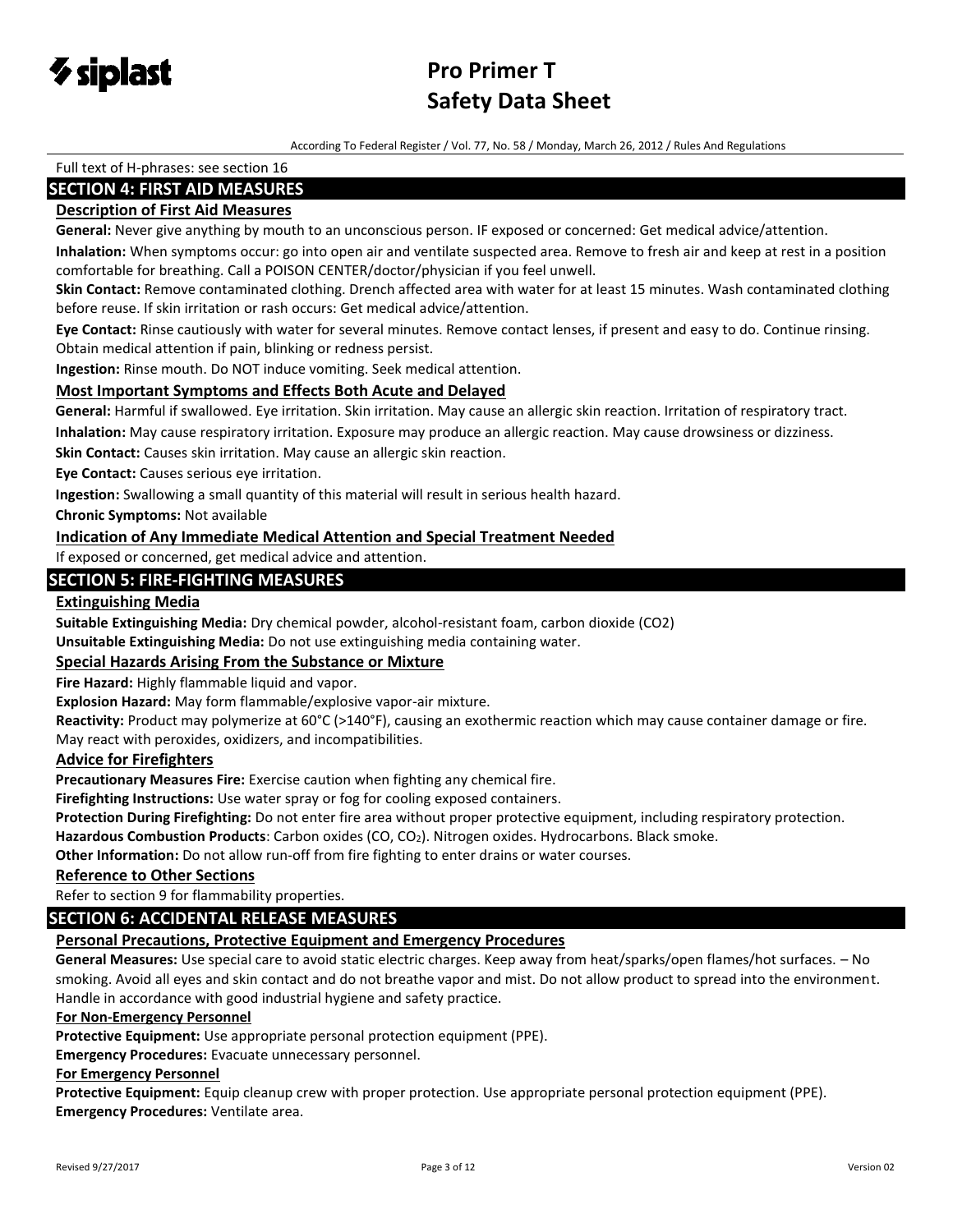

According To Federal Register / Vol. 77, No. 58 / Monday, March 26, 2012 / Rules And Regulations

#### **Environmental Precautions**

Prevent entry to sewers and public waters. Avoid release to the environment.

## **Methods and Material for Containment and Cleaning Up**

**For Containment:** Contain any spills with dikes or absorbents to prevent migration and entry into sewers or streams.

**Methods for Cleaning Up:** Clear up spills immediately and dispose of waste safely. Absorb and/or contain spill with inert material, then place in suitable container. Do not take up in combustible material such as: saw dust or cellulosic material. Contact competent authorities after a spill.

# **Reference to Other Sections**

See heading 8, Exposure Controls and Personal Protection.

## **SECTION 7: HANDLING AND STORAGE**

#### **Precautions for Safe Handling**

**Additional Hazards When Processed:** Handle empty containers with care because residual vapors are flammable. Product may polymerize at 60°C (>140°F), causing an exothermic reaction which may cause container damage or fire. May react with peroxides, oxidizers, and incompatibilities. When heated to decomposition, emits toxic fumes.

**Hygiene Measures:** Handle in accordance with good industrial hygiene and safety procedures. Wash hands and other exposed areas with mild soap and water before eating, drinking, or smoking and again when leaving work. Wash hands and forearms thoroughly after handling. Contaminated work clothing should not be allowed out of the workplace. Wash contaminated clothing before reuse. Do no eat, drink or smoke when using this product.

#### **Conditions for Safe Storage, Including Any Incompatibilities**

**Technical Measures:** Proper grounding procedures to avoid static electricity should be followed. Ground/bond container and receiving equipment. Use explosion-proof electrical, ventilating, and lighting equipment.

**Storage Conditions:** Store in a dry, cool and well-ventilated place. Keep container closed when not in use. Keep in fireproof place. Keep/Store away from extremely high or low temperatures, ignition sources, combustible materials, heat, direct sunlight, incompatible materials.

**Incompatible Materials:** Strong acids. Strong bases. Strong oxidizers.

#### **Specific End Use(s)**

Liquid-applied Waterproofing System - Component.

## **SECTION 8: EXPOSURE CONTROLS/PERSONAL PROTECTION**

#### **Control Parameters**

| Methyl methacrylate (80-62-6) |                                      |                         |
|-------------------------------|--------------------------------------|-------------------------|
| <b>Mexico</b>                 | OEL TWA (mg/m <sup>3</sup> )         | $410$ mg/m <sup>3</sup> |
| <b>Mexico</b>                 | OEL TWA (ppm)                        | $100$ ppm               |
| <b>Mexico</b>                 | OEL STEL (mg/m <sup>3</sup> )        | 510 mg/m <sup>3</sup>   |
| <b>Mexico</b>                 | OEL STEL (ppm)                       | 125 ppm                 |
| <b>USA ACGIH</b>              | ACGIH TWA (ppm)                      | 50 ppm                  |
| <b>USA ACGIH</b>              | ACGIH STEL (ppm)                     | 100 ppm                 |
| <b>USA OSHA</b>               | OSHA PEL (TWA) (mg/m <sup>3</sup> )  | 410 mg/m <sup>3</sup>   |
| <b>USA OSHA</b>               | OSHA PEL (TWA) (ppm)                 | $100$ ppm               |
| <b>USA NIOSH</b>              | NIOSH REL (TWA) (mg/m <sup>3</sup> ) | 410 mg/m <sup>3</sup>   |
| <b>USA NIOSH</b>              | NIOSH REL (TWA) (ppm)                | 100 ppm                 |
| <b>USA IDLH</b>               | US IDLH (ppm)                        | 1000 ppm                |
| Alberta                       | OEL STEL (mg/m <sup>3</sup> )        | 410 mg/m <sup>3</sup>   |
| Alberta                       | OEL STEL (ppm)                       | 100 ppm                 |
| <b>Alberta</b>                | OEL TWA (mg/m <sup>3</sup> )         | 205 mg/m <sup>3</sup>   |
| <b>Alberta</b>                | OEL TWA (ppm)                        | 50 ppm                  |
| <b>British Columbia</b>       | OEL STEL (ppm)                       | 100 ppm                 |
| <b>British Columbia</b>       | OEL TWA (ppm)                        | 50 ppm                  |
| <b>Manitoba</b>               | OEL STEL (ppm)                       | $100$ ppm               |
| <b>Manitoba</b>               | OEL TWA (ppm)                        | 50 ppm                  |
| <b>New Brunswick</b>          | OEL TWA (mg/m <sup>3</sup> )         | 410 mg/m <sup>3</sup>   |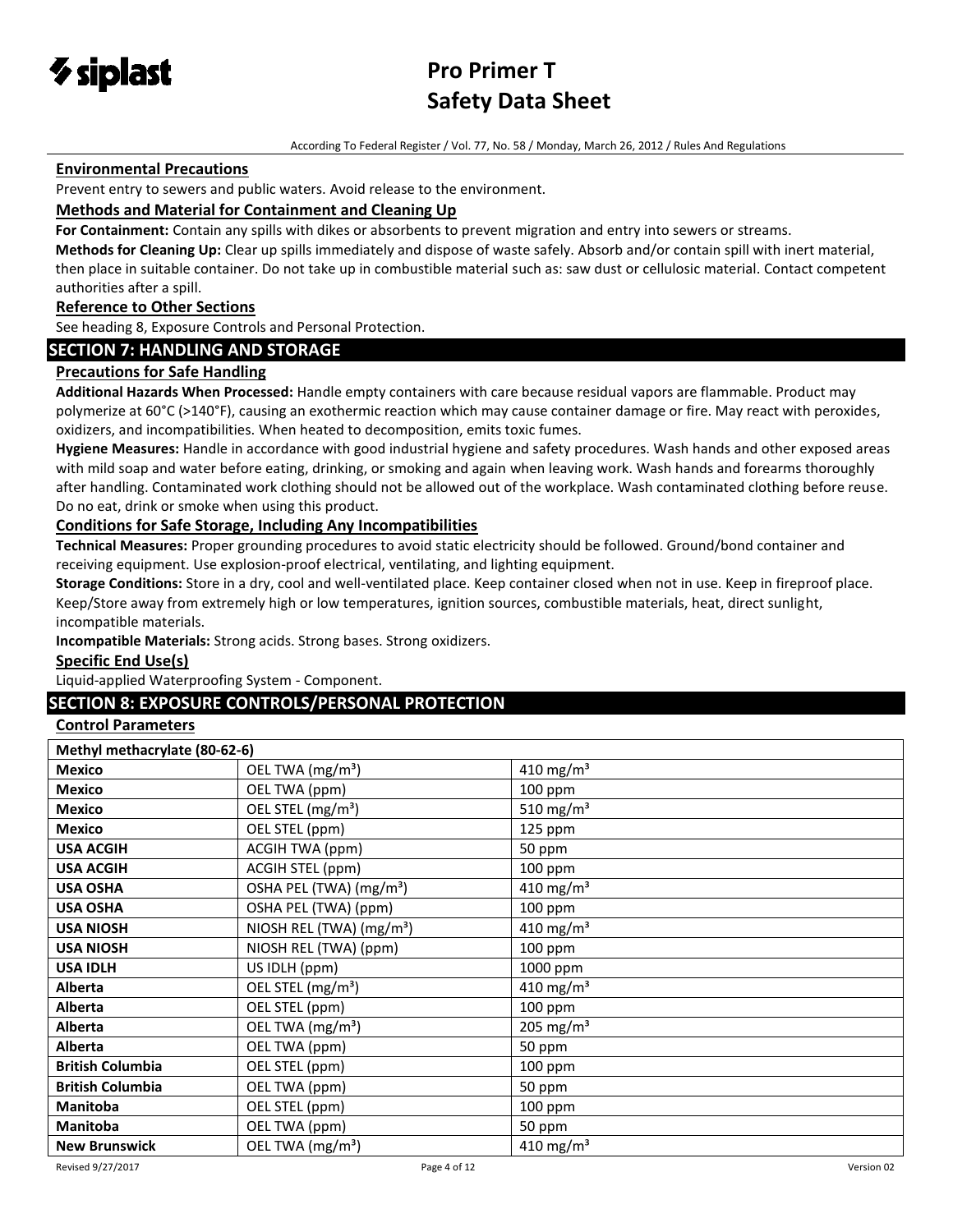

According To Federal Register / Vol. 77, No. 58 / Monday, March 26, 2012 / Rules And Regulations

| <b>New Brunswick</b>                             | OEL TWA (ppm)                             | 100 ppm                      |
|--------------------------------------------------|-------------------------------------------|------------------------------|
| <b>Newfoundland &amp; Labrador</b>               | OEL STEL (ppm)                            | 100 ppm                      |
| <b>Newfoundland &amp; Labrador</b>               | OEL TWA (ppm)                             | 50 ppm                       |
| <b>Nova Scotia</b>                               | OEL STEL (ppm)                            | 100 ppm                      |
| <b>Nova Scotia</b>                               | OEL TWA (ppm)                             | 50 ppm                       |
| <b>Nunavut</b>                                   | OEL STEL (mg/m <sup>3</sup> )             | 510 mg/m <sup>3</sup>        |
| <b>Nunavut</b>                                   | OEL STEL (ppm)                            | 125 ppm                      |
| <b>Nunavut</b>                                   | OEL TWA (mg/m <sup>3</sup> )              | 410 mg/m <sup>3</sup>        |
| <b>Nunavut</b>                                   | OEL TWA (ppm)                             | 100 ppm                      |
| <b>Northwest Territories</b>                     | OEL STEL (mg/m <sup>3</sup> )             | 510 mg/m $3$                 |
| <b>Northwest Territories</b>                     | OEL STEL (ppm)                            | 125 ppm                      |
|                                                  |                                           |                              |
| <b>Northwest Territories</b>                     | OEL TWA (mg/m <sup>3</sup> )              | 410 mg/m <sup>3</sup>        |
| <b>Northwest Territories</b>                     | OEL TWA (ppm)                             | 100 ppm                      |
| Ontario                                          | OEL STEL (ppm)                            | 100 ppm                      |
| <b>Ontario</b>                                   | OEL TWA (ppm)                             | 50 ppm                       |
| <b>Prince Edward Island</b>                      | OEL STEL (ppm)                            | 100 ppm                      |
| <b>Prince Edward Island</b>                      | OEL TWA (ppm)                             | 50 ppm                       |
| Québec                                           | VEMP (mg/m <sup>3</sup> )                 | 205 mg/m <sup>3</sup>        |
| Québec                                           | VEMP (ppm)                                | 50 ppm                       |
| Saskatchewan                                     | OEL STEL (ppm)                            | 100 ppm                      |
| Saskatchewan                                     | OEL TWA (ppm)                             | 50 ppm                       |
| Yukon                                            | OEL STEL (mg/m <sup>3</sup> )             | 510 mg/m $3$                 |
| Yukon                                            | OEL STEL (ppm)                            | 125 ppm                      |
| Yukon                                            | OEL TWA (mg/m <sup>3</sup> )              | 410 mg/m <sup>3</sup>        |
| Yukon                                            | OEL TWA (ppm)                             | 100 ppm                      |
| Paraffin waxes and Hydrocarbon waxes (8002-74-2) |                                           |                              |
| <b>Mexico</b>                                    | OEL TWA (mg/m <sup>3</sup> )              | $2$ mg/m <sup>3</sup> (fume) |
| <b>Mexico</b>                                    | OEL STEL (mg/m <sup>3</sup> )             | 6 mg/m <sup>3</sup> (fume)   |
| <b>USA ACGIH</b>                                 | ACGIH TWA (mg/m <sup>3</sup> )            | $2$ mg/m <sup>3</sup> (fume) |
| <b>USA NIOSH</b>                                 | NIOSH REL (TWA) (mg/m <sup>3</sup> )      | $2$ mg/m <sup>3</sup> (fume) |
| Alberta                                          | OEL TWA (mg/m <sup>3</sup> )              | $2$ mg/m <sup>3</sup> (fume) |
| <b>British Columbia</b>                          | OEL TWA (mg/m <sup>3</sup> )              | $2$ mg/m <sup>3</sup> (fume) |
| Manitoba                                         | $\overline{OEL}$ TWA (mg/m <sup>3</sup> ) | $2$ mg/m <sup>3</sup> (fume) |
| <b>New Brunswick</b>                             | OEL TWA (mg/m <sup>3</sup> )              | $2$ mg/m <sup>3</sup> (fume) |
| <b>Newfoundland &amp; Labrador</b>               | OEL TWA (mg/m <sup>3</sup> )              | $2$ mg/m <sup>3</sup> (fume) |
| <b>Nova Scotia</b>                               | OEL TWA (mg/m <sup>3</sup> )              | $2$ mg/m <sup>3</sup> (fume) |
| <b>Nunavut</b>                                   | OEL STEL (mg/m <sup>3</sup> )             | 6 mg/m <sup>3</sup> (fume)   |
| <b>Nunavut</b>                                   | OEL TWA (mg/m <sup>3</sup> )              | $2$ mg/m <sup>3</sup> (fume) |
| <b>Northwest Territories</b>                     | OEL STEL (mg/m <sup>3</sup> )             | 6 mg/m <sup>3</sup> (fume)   |
| <b>Northwest Territories</b>                     | OEL TWA (mg/m <sup>3</sup> )              | $2$ mg/m <sup>3</sup> (fume) |
| Ontario                                          | OEL TWA (mg/m <sup>3</sup> )              | $2$ mg/m <sup>3</sup> (fume) |
| <b>Prince Edward Island</b>                      | OEL TWA (mg/m <sup>3</sup> )              | $2$ mg/m <sup>3</sup> (fume) |
| Québec                                           | VEMP $(mg/m3)$                            | $2$ mg/m <sup>3</sup> (fume) |
| Saskatchewan                                     | OEL STEL (mg/m <sup>3</sup> )             | 4 mg/ $m3$                   |
| Saskatchewan                                     | OEL TWA (mg/m <sup>3</sup> )              | 2 mg/ $m3$                   |
| Yukon                                            | OEL STEL (mg/m <sup>3</sup> )             | 6 mg/m <sup>3</sup> (fume)   |
| Yukon                                            | OEL TWA (mg/m <sup>3</sup> )              | $2$ mg/m <sup>3</sup> (fume) |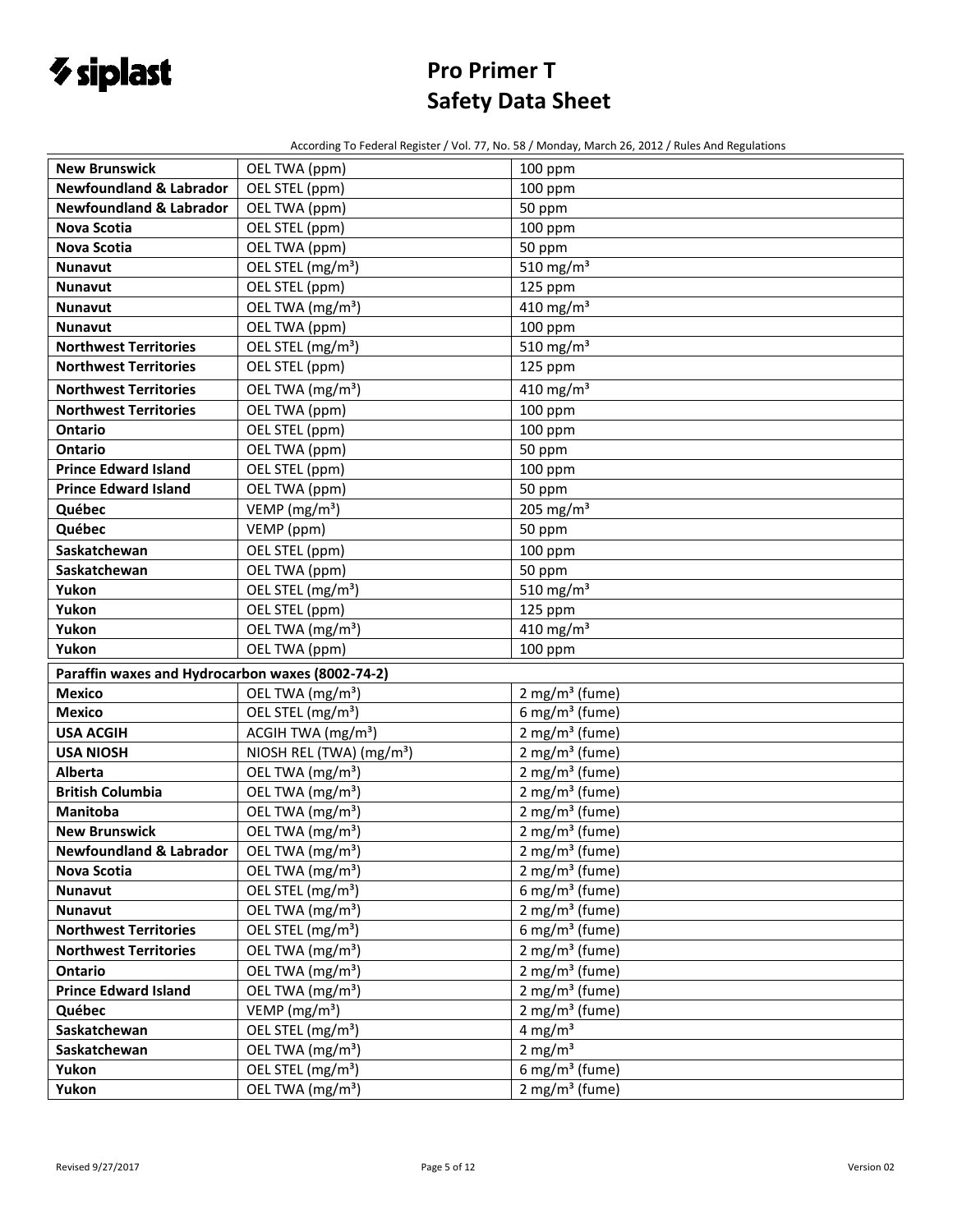

#### According To Federal Register / Vol. 77, No. 58 / Monday, March 26, 2012 / Rules And Regulations

## **Exposure Controls**

**Appropriate Engineering Controls:** Ensure all national/local regulations are observed. Gas detectors should be used when flammable gases/vapors may be released. Proper grounding procedures to avoid static electricity should be followed. Use explosionproof equipment. Emergency eye wash fountains and safety showers should be available in the immediate vicinity of any potential exposure. Ensure adequate ventilation, especially in confined areas.

**Personal Protective Equipment:** Protective clothing. Gloves. Insufficient ventilation: wear respiratory protection. Protective goggles.



**Materials for Protective Clothing:** Chemically resistant materials and fabrics. Wear fire/flame resistant/retardant clothing.

**Hand Protection:** Wear chemically resistant protective gloves.

**Eye Protection:** Chemical goggles or safety glasses.

**Skin and Body Protection:** Wear suitable protective clothing.

**Respiratory Protection:** Use NIOSH-approved air-purifying or supplied-air respirator where airborne concentrations of vapor or mist are expected to exceed exposure limits.

**Thermal Hazard Protection:** Wear suitable protective clothing.

**Other Information:** When using, do not eat, drink or smoke.

# **SECTION 9: PHYSICAL AND CHEMICAL PROPERTIES**

**Information on Basic Physical and Chemical Properties**

| <b>Physical State</b>                                    | Liquid                                                                |
|----------------------------------------------------------|-----------------------------------------------------------------------|
| Appearance                                               | Colorless                                                             |
| Odor                                                     | Methyl methacrylate                                                   |
| <b>Odor Threshold</b>                                    | Not available                                                         |
| pH                                                       | $~\sim$ 7 (neutral)                                                   |
| <b>Evaporation Rate</b>                                  | Not available                                                         |
| <b>Melting Point</b>                                     | Not available                                                         |
| <b>Freezing Point</b>                                    | Not available                                                         |
| <b>Boiling Point</b>                                     | 100 °C (212.00 °F)                                                    |
| <b>Flash Point</b>                                       | 10 °C (50.00 °F)                                                      |
| <b>Auto-ignition Temperature</b>                         | Not available                                                         |
| <b>Decomposition Temperature</b>                         | Not available                                                         |
| Flammability (solid, gas)                                | Not available                                                         |
| <b>Lower Flammable Limit</b>                             | Not available                                                         |
| <b>Upper Flammable Limit</b>                             | Not available                                                         |
| <b>Vapor Pressure</b>                                    | $> 50$ hPa                                                            |
| <b>Relative Vapor Density at 20 °C</b>                   | Not available                                                         |
| <b>Relative Density</b>                                  | Not available                                                         |
| Specific gravity / density                               | 0.99 g/ml (@21°C (69.8°F)                                             |
| <b>Specific Gravity</b>                                  | Not available                                                         |
| Solubility                                               | Partly soluble 20 g/l.                                                |
| <b>Partition Coefficient: N-octanol/water</b>            | Not available                                                         |
| <b>Viscosity</b>                                         | Efflux time 14-18 sec @20°C (68°F)                                    |
| <b>Explosion Data - Sensitivity to Mechanical Impact</b> | Not expected to present an explosion hazard due to mechanical impact. |
| <b>Explosion Data - Sensitivity to Static Discharge</b>  | Static discharge could act as an ignition source.                     |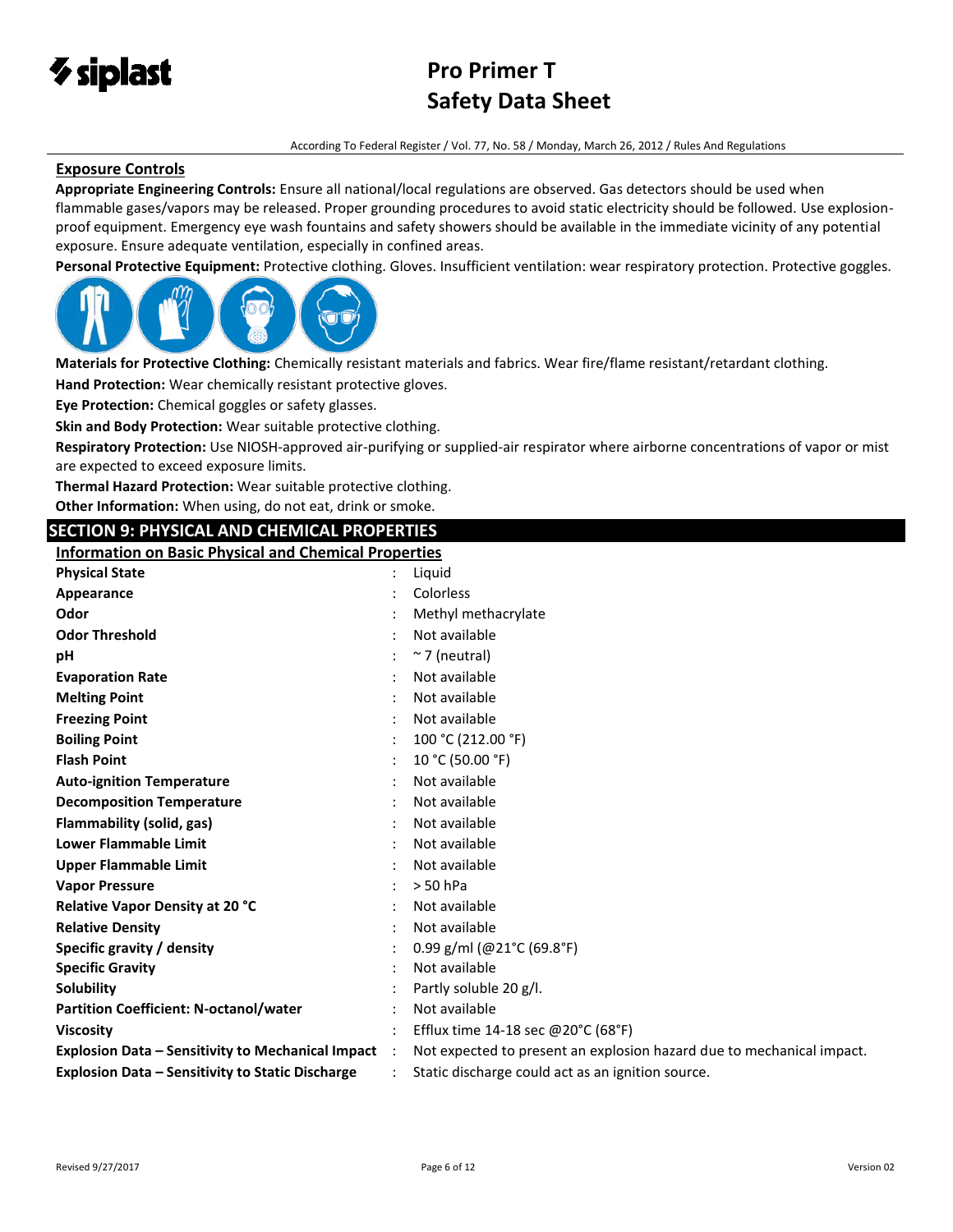

According To Federal Register / Vol. 77, No. 58 / Monday, March 26, 2012 / Rules And Regulations

## **SECTION 10: STABILITY AND REACTIVITY**

**Reactivity:** Product may polymerize at 60°C (>140°F), causing an exothermic reaction which may cause container damage or fire. May react with peroxides, oxidizers, and incompatibilities.

**Chemical Stability:** Highly flammable liquid and vapor. May form flammable/explosive vapor-air mixture.

**Possibility of Hazardous Reactions:** Hazardous polymerization may occur.

**Conditions to Avoid:** Direct sunlight. Extremely high or low temperatures. Heat. Ignition sources. Incompatible materials. **Incompatible Materials:** Strong acids. Strong bases. Strong oxidizers.

**Hazardous Decomposition Products:** Carbon oxides (CO, CO2). May release flammable gases. Toxic gases. Nitrogen oxides. Hydrocarbons.

# **SECTION 11: TOXICOLOGICAL INFORMATION**

#### **Information on Toxicological Effects - Product**

**Acute Toxicity:** Harmful if swallowed.

**LD50 and LC50 Data:**

**Pro Primer T**

**ATE US (oral)** 1030.928 mg/kg body weight

**Skin Corrosion/Irritation:** Causes skin irritation.

**pH:** ~ 7 (neutral)

**Serious Eye Damage/Irritation:** Causes eye irritation.

**pH:** ~ 7 (neutral)

**Respiratory or Skin Sensitization:** May cause allergy or asthma symptoms or breathing difficulties if inhaled. May cause an allergic skin reaction.

**Germ Cell Mutagenicity:** Not classified

**Teratogenicity:** Not available

**Carcinogenicity:** Not classified

**Specific Target Organ Toxicity (Repeated Exposure):** Not classified

**Reproductive Toxicity:** Not classified

**Specific Target Organ Toxicity (Single Exposure):** May cause respiratory irritation.

**Aspiration Hazard:** Not classified

**Symptoms/Injuries After Inhalation:** May cause respiratory irritation. Exposure may produce an allergic reaction. May cause drowsiness or dizziness.

**Symptoms/Injuries After Skin Contact:** Causes skin irritation. May cause an allergic skin reaction.

**Symptoms/Injuries After Eye Contact:** Causes serious eye irritation.

**Symptoms/Injuries After Ingestion:** Swallowing a small quantity of this material will result in serious health hazard.

#### **Information on Toxicological Effects - Ingredient(s)**

**LD50 and LC50 Data:**

**2-Propanol, 1,1'-[(4-methylphenyl)imino]bis- (38668-48-3)**

| . .<br>LD50 Oral Rat                                      | 25 mg/kg      |  |
|-----------------------------------------------------------|---------------|--|
| Methyl methacrylate (80-62-6)                             |               |  |
| <b>LD50 Oral Rat</b>                                      | 7900 mg/kg    |  |
| <b>LC50 Inhalation Rat</b>                                | 4632 ppm/4h   |  |
| 2,2,4-Trimethyl-1,3-pentanediol diisobutyrate (6846-50-0) |               |  |
| <b>LD50 Oral Rat</b>                                      | > 3200 mg/kg  |  |
| Paraffin waxes and Hydrocarbon waxes (8002-74-2)          |               |  |
| <b>LD50 Oral Rat</b>                                      | $>3750$ mg/kg |  |
| <b>LD50 Dermal Rabbit</b>                                 | $>3600$ mg/kg |  |
| Methyl methacrylate (80-62-6)                             |               |  |
| <b>IARC Group</b>                                         | 3             |  |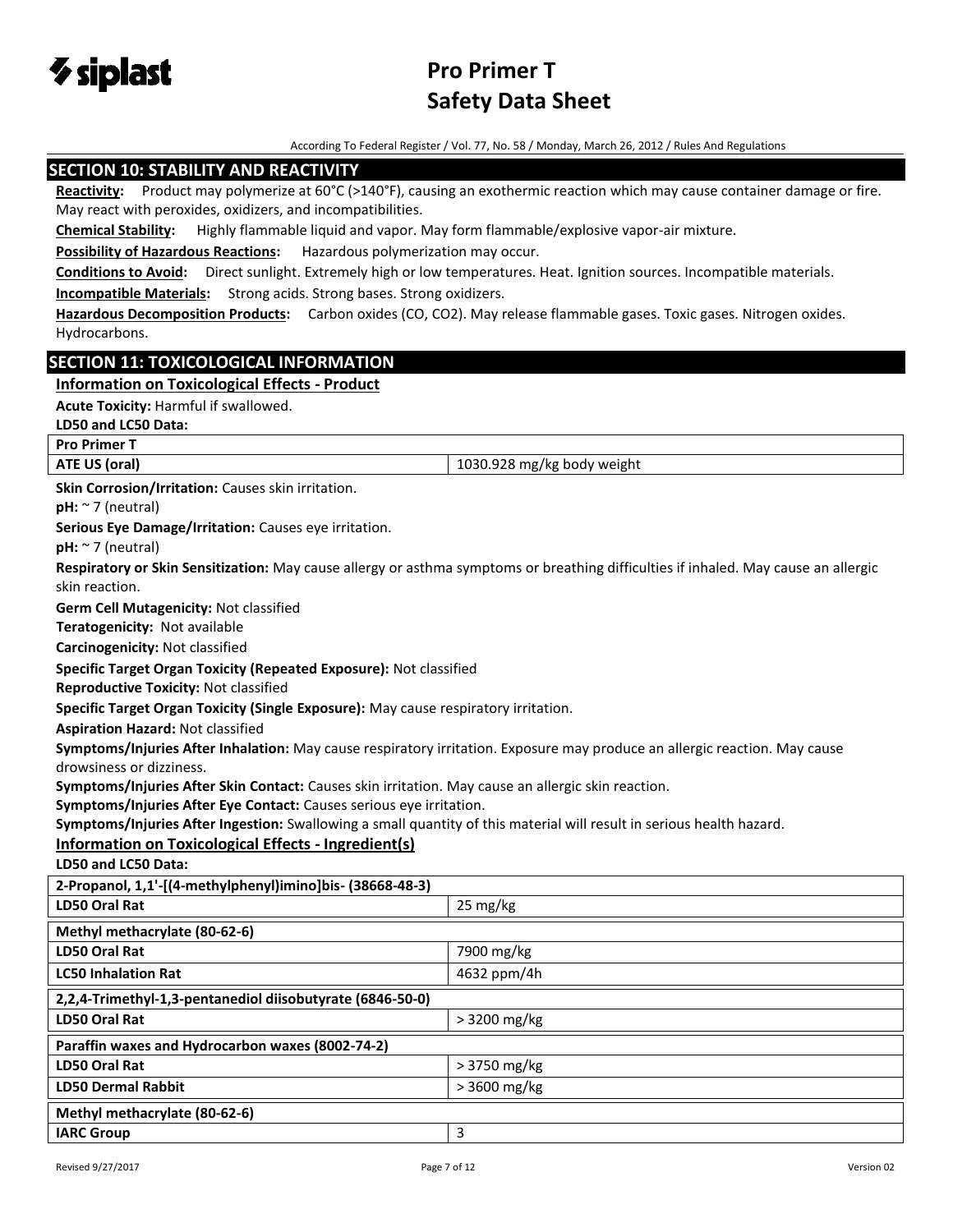

According To Federal Register / Vol. 77, No. 58 / Monday, March 26, 2012 / Rules And Regulations

| <b>SECTION 12: ECOLOGICAL INFORMATION</b>                 |                                                                                    |
|-----------------------------------------------------------|------------------------------------------------------------------------------------|
| <b>Toxicity</b>                                           |                                                                                    |
| Ecology - General: Harmful to aquatic life.               |                                                                                    |
| 2-Propanol, 1,1'-[(4-methylphenyl)imino]bis- (38668-48-3) |                                                                                    |
| LC50 Fish 1                                               | $17 \text{ mg/l}$                                                                  |
| EC50 Daphnia 1                                            | 28.8 mg/l                                                                          |
| Methyl methacrylate (80-62-6)                             |                                                                                    |
| LC50 Fish 1                                               | 243 - 275 mg/l (Exposure time: 96 h - Species: Pimephales promelas [flow-through]) |
| EC50 Daphnia 1                                            | 69 mg/l (Exposure time: 48 h - Species: Daphnia magna)                             |
| <b>LC 50 Fish 2</b>                                       | 125.5 - 190.7 mg/l (Exposure time: 96 h - Species: Pimephales promelas [static])   |
| 2,2,4-Trimethyl-1,3-pentanediol diisobutyrate (6846-50-0) |                                                                                    |
| LC50 Fish 1                                               | > 1.55 mg/l (Exposure time: 96 h - Species: Pimephales promelas [static])          |
| EC50 Daphnia 1                                            | > 1.46 mg/l (Exposure time: 48 h - Species: Daphnia magna)                         |
| <b>Persistence and Degradability</b>                      |                                                                                    |
| <b>Pro Primer T</b>                                       |                                                                                    |
| <b>Persistence and Degradability</b>                      | Not established.                                                                   |
| <b>Bioaccumulative Potential</b>                          |                                                                                    |
| <b>Pro Primer T</b>                                       |                                                                                    |
| <b>Bioaccumulative Potential</b>                          | Not established.                                                                   |
| Methyl methacrylate (80-62-6)                             |                                                                                    |
| Log Pow                                                   | 0.7                                                                                |
| <b>Mobility in Soil Not available</b>                     |                                                                                    |
| Athan Addition Fffects                                    |                                                                                    |

## **Other Adverse Effects**

**Other Information:** Avoid release to the environment.

# **SECTION 13: DISPOSAL CONSIDERATIONS**

**Waste Disposal Recommendations:** Dispose of waste material in accordance with all local, regional, national, provincial, territorial and international regulations.

**Additional Information:** Handle empty containers with care because residual vapors are flammable.

# **SECTION 14: TRANSPORT INFORMATION**

| $:$ PAINT |
|-----------|
| : 3       |
| UN1263    |
| : 3       |
| : II      |
| : 128     |
|           |
| $:$ PAINT |
| : 3       |
| UN1263    |
| : II      |
| : 3       |
| : F-E     |
| : S-E     |
|           |



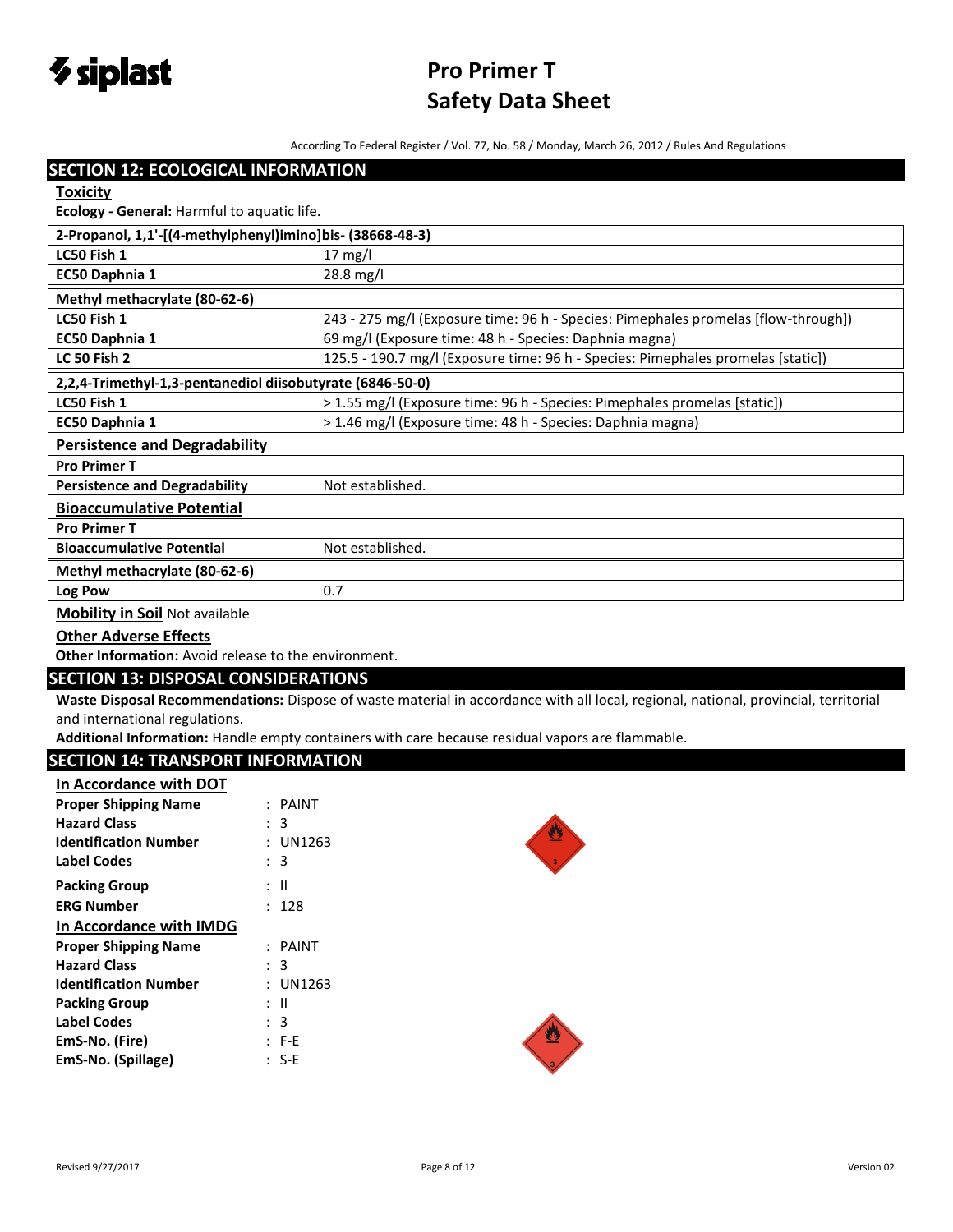

According To Federal Register / Vol. 77, No. 58 / Monday, March 26, 2012 / Rules And Regulations

| In Accordance with IATA      |                           |  |
|------------------------------|---------------------------|--|
| <b>Proper Shipping Name</b>  | $:$ PAINT                 |  |
| <b>Packing Group</b>         | : II                      |  |
| <b>Identification Number</b> | : UN1263                  |  |
| <b>Hazard Class</b>          | : 3                       |  |
| <b>Label Codes</b>           | : 3                       |  |
| <b>ERG Code (IATA)</b>       | : 3L                      |  |
| In Accordance with TDG       |                           |  |
| <b>Proper Shipping Name</b>  | $:$ PAINT                 |  |
| <b>Packing Group</b>         | : II                      |  |
| <b>Hazard Class</b>          | : 3                       |  |
| <b>Identification Number</b> | UN1263                    |  |
| <b>Label Codes</b>           | 3<br>$\ddot{\phantom{0}}$ |  |

# **SECTION 15: REGULATORY INFORMATION**

**US Federal Regulations**

| <b>Pro Primer T</b>                                                       |                                 |  |
|---------------------------------------------------------------------------|---------------------------------|--|
| SARA Section 311/312 Hazard Classes                                       | Fire hazard                     |  |
|                                                                           | Immediate (acute) health hazard |  |
| 2-Propanol, 1,1'-[(4-methylphenyl)imino]bis- (38668-48-3)                 |                                 |  |
| Listed on the United States TSCA (Toxic Substances Control Act) inventory |                                 |  |
|                                                                           |                                 |  |
|                                                                           |                                 |  |
| Methyl methacrylate (80-62-6)                                             |                                 |  |
| Listed on the United States TSCA (Toxic Substances Control Act) inventory |                                 |  |
| Listed on United States SARA Section 313                                  |                                 |  |
| 1.0%<br><b>SARA Section 313 - Emission Reporting</b>                      |                                 |  |
| 2,2,4-Trimethyl-1,3-pentanediol diisobutyrate (6846-50-0)                 |                                 |  |
| Listed on the United States TSCA (Toxic Substances Control Act) inventory |                                 |  |
| Paraffin waxes and Hydrocarbon waxes (8002-74-2)                          |                                 |  |
| Listed on the United States TSCA (Toxic Substances Control Act) inventory |                                 |  |

# **US State Regulations**

**Methyl methacrylate (80-62-6)**

- U.S. California Toxic Air Contaminant List (AB 1807, AB 2728)
- U.S. Colorado Hazardous Wastes Discarded Chemical Products, Off-Specification Species, Container and Spill Residues
- U.S. Connecticut Hazardous Air Pollutants HLVs (30 min)
- U.S. Connecticut Hazardous Air Pollutants HLVs (8 hr)
- U.S. Delaware Pollutant Discharge Requirements Reportable Quantities
- U.S. Idaho Non-Carcinogenic Toxic Air Pollutants Acceptable Ambient Concentrations
- U.S. Idaho Non-Carcinogenic Toxic Air Pollutants Emission Levels (ELs)
- U.S. Idaho Occupational Exposure Limits TWAs
- U.S. Illinois Toxic Air Contaminants
- U.S. Louisiana Reportable Quantity List for Pollutants
- U.S. Maine Air Pollutants Hazardous Air Pollutants
- U.S. Massachusetts Allowable Ambient Limits (AALs)
- U.S. Massachusetts Allowable Threshold Concentrations (ATCs)
- U.S. Massachusetts Oil & Hazardous Material List Groundwater Reportable Concentration Reporting Category 1
- U.S. Massachusetts Oil & Hazardous Material List Groundwater Reportable Concentration Reporting Category 2
- U.S. Massachusetts Oil & Hazardous Material List Reportable Quantity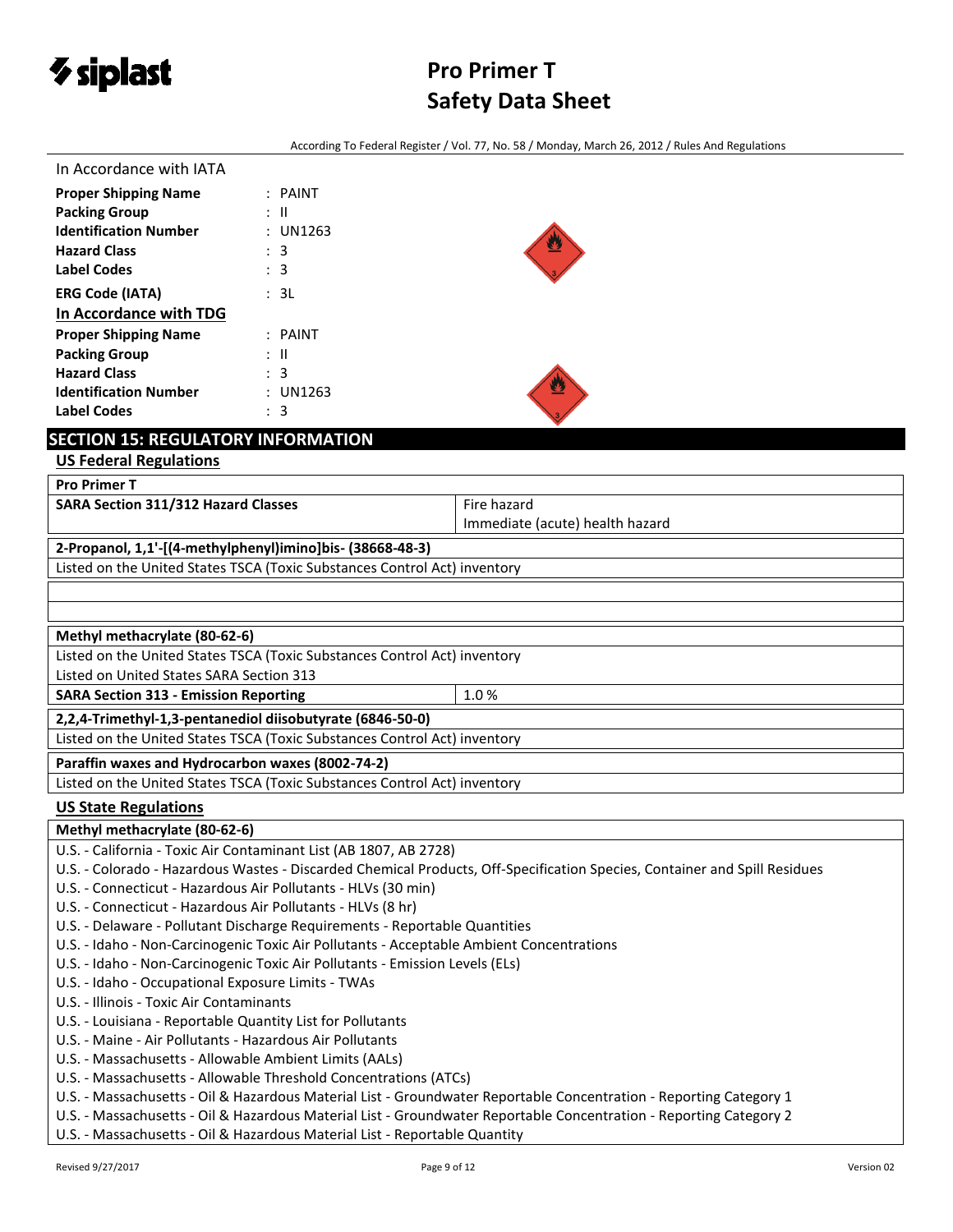

According To Federal Register / Vol. 77, No. 58 / Monday, March 26, 2012 / Rules And Regulations

| According To Federal Register / VOI. 77, NO. 36 / MONday, March 20, 2012 / Rules And Regulations                              |
|-------------------------------------------------------------------------------------------------------------------------------|
| U.S. - Massachusetts - Oil & Hazardous Material List - Soil Reportable Concentration - Reporting Category 1                   |
| U.S. - Massachusetts - Oil & Hazardous Material List - Soil Reportable Concentration - Reporting Category 2                   |
| RTK - U.S. - Massachusetts - Right To Know List                                                                               |
| U.S. - Massachusetts - Threshold Effects Exposure Limits (TELs)                                                               |
| U.S. - Massachusetts - Toxics Use Reduction Act                                                                               |
| U.S. - Michigan - Occupational Exposure Limits - TWAs                                                                         |
| U.S. - Michigan - Polluting Materials List                                                                                    |
| U.S. - Minnesota - Chemicals of High Concern                                                                                  |
| U.S. - Minnesota - Hazardous Substance List                                                                                   |
| U.S. - Minnesota - Permissible Exposure Limits - TWAs                                                                         |
| U.S. - New Hampshire - Regulated Toxic Air Pollutants - Ambient Air Levels (AALs) - 24-Hour                                   |
| U.S. - New Hampshire - Regulated Toxic Air Pollutants - Ambient Air Levels (AALs) - Annual                                    |
| U.S. - New Jersey - Discharge Prevention - List of Hazardous Substances                                                       |
| U.S. - New Jersey - Environmental Hazardous Substances List                                                                   |
| RTK - U.S. - New Jersey - Right to Know Hazardous Substance List                                                              |
| U.S. - New Jersey - Special Health Hazards Substances List                                                                    |
| U.S. - New York - Occupational Exposure Limits - TWAs                                                                         |
| U.S. - New York - Reporting of Releases Part 597 - List of Hazardous Substances                                               |
| U.S. - North Dakota - Air Pollutants - Guideline Concentrations - 1-Hour                                                      |
| U.S. - North Dakota - Air Pollutants - Guideline Concentrations - 8-Hour                                                      |
| U.S. - North Dakota - Hazardous Wastes - Discarded Chemical Products, Off-Specification Species, Container and Spill Residues |
| U.S. - Oregon - Permissible Exposure Limits - TWAs                                                                            |
| RTK - U.S. - Pennsylvania - RTK (Right to Know) - Environmental Hazard List                                                   |
| RTK - U.S. - Pennsylvania - RTK (Right to Know) List                                                                          |
| U.S. - Rhode Island - Air Toxics - Acceptable Ambient Levels - 24-Hour                                                        |
| U.S. - South Carolina - Toxic Air Pollutants - Maximum Allowable Concentrations                                               |
| U.S. - South Carolina - Toxic Air Pollutants - Pollutant Categories                                                           |
| U.S. - Tennessee - Occupational Exposure Limits - TWAs                                                                        |
| U.S. - Texas - Effects Screening Levels - Long Term                                                                           |
| U.S. - Texas - Effects Screening Levels - Short Term                                                                          |
| U.S. - Vermont - Hazardous Waste - Hazardous Constituents                                                                     |
| U.S. - Vermont - Permissible Exposure Limits - TWAs                                                                           |
| U.S. - Washington - Dangerous Waste - Dangerous Waste Constituents List                                                       |
| U.S. - Washington - Dangerous Waste - Discarded Chemical Products List                                                        |
| U.S. - Washington - Permissible Exposure Limits - STELs                                                                       |
| U.S. - Washington - Permissible Exposure Limits - TWAs                                                                        |
| U.S. - Wisconsin - Hazardous Air Contaminants - All Sources - Emissions From Stack Heights 25 Feet to Less Than 40 Feet       |
| U.S. - Wisconsin - Hazardous Air Contaminants - All Sources - Emissions From Stack Heights 40 Feet to Less Than 75 Feet       |
| U.S. - Wisconsin - Hazardous Air Contaminants - All Sources - Emissions From Stack Heights 75 Feet or Greater                 |
| U.S. - Wisconsin - Hazardous Air Contaminants - All Sources - Emissions From Stack Heights Less Than 25 Feet                  |
|                                                                                                                               |
| 2,2,4-Trimethyl-1,3-pentanediol diisobutyrate (6846-50-0)                                                                     |
| U.S. - Minnesota - Chemicals of High Concern                                                                                  |
| U.S. - Texas - Effects Screening Levels - Long Term                                                                           |
| U.S. - Texas - Effects Screening Levels - Short Term                                                                          |
| Paraffin waxes and Hydrocarbon waxes (8002-74-2)                                                                              |
| U.S. - Connecticut - Hazardous Air Pollutants - HLVs (30 min)                                                                 |
| U.S. - Connecticut - Hazardous Air Pollutants - HLVs (8 hr)                                                                   |
| U.S. - Idaho - Non-Carcinogenic Toxic Air Pollutants - Acceptable Ambient Concentrations                                      |
| U.S. - Idaho - Non-Carcinogenic Toxic Air Pollutants - Emission Levels (ELs)                                                  |
| RTK - U.S. - Massachusetts - Right To Know List                                                                               |

U.S. - Michigan - Occupational Exposure Limits - TWAs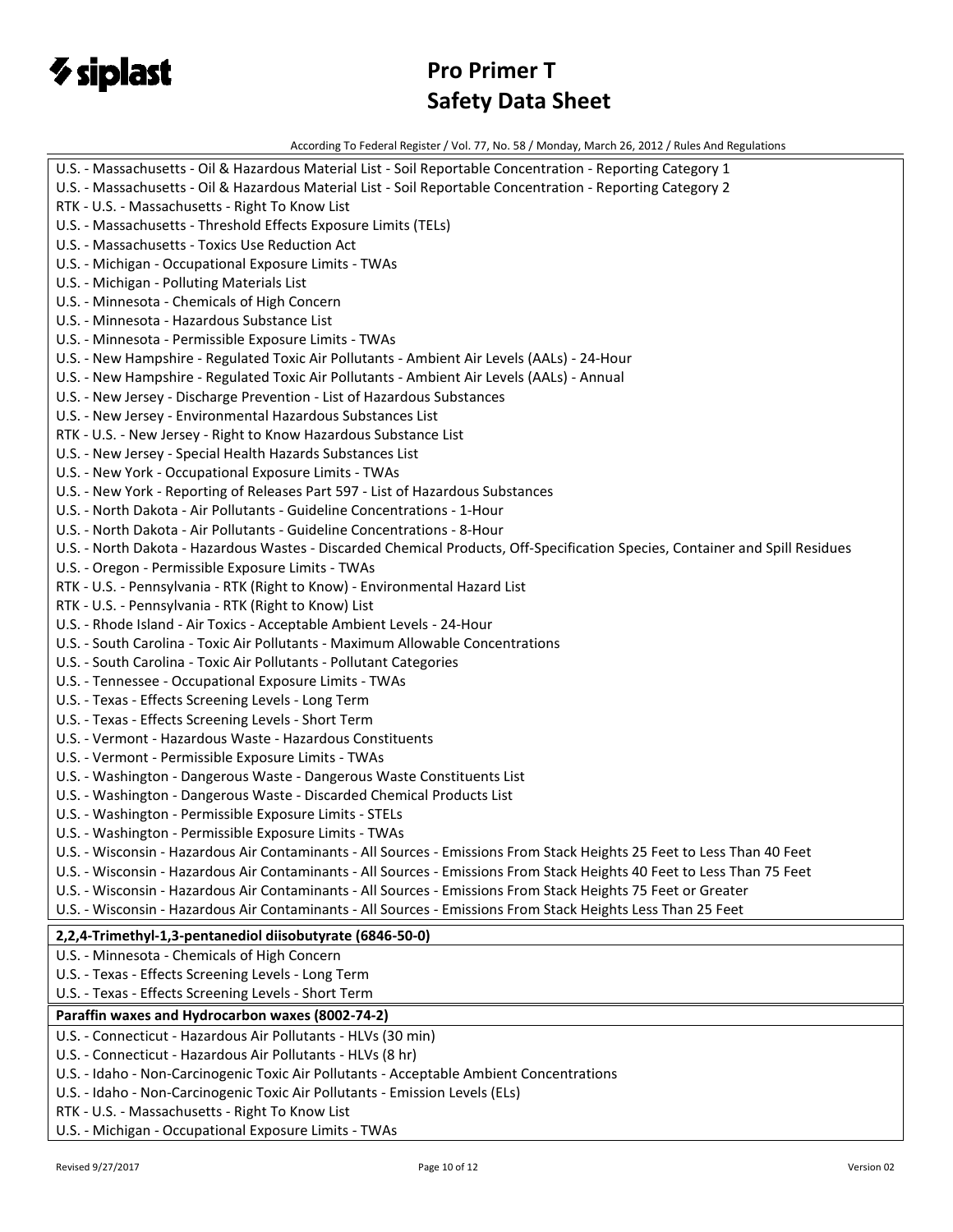

According To Federal Register / Vol. 77, No. 58 / Monday, March 26, 2012 / Rules And Regulations

#### U.S. - Minnesota - Hazardous Substance List

- U.S. Minnesota Permissible Exposure Limits TWAs
- RTK U.S. New Jersey Right to Know Hazardous Substance List
- U.S. New York Occupational Exposure Limits TWAs
- U.S. North Dakota Air Pollutants Guideline Concentrations 8-Hour
- U.S. Oregon Permissible Exposure Limits TWAs
- RTK U.S. Pennsylvania RTK (Right to Know) List
- U.S. Tennessee Occupational Exposure Limits TWAs
- U.S. Texas Effects Screening Levels Long Term
- U.S. Texas Effects Screening Levels Short Term
- U.S. Vermont Permissible Exposure Limits TWAs
- U.S. Washington Permissible Exposure Limits STELs
- U.S. Washington Permissible Exposure Limits TWAs

# **Canadian Regulations**

| <b>Pro Primer T</b>                                           |                                                                                                    |  |
|---------------------------------------------------------------|----------------------------------------------------------------------------------------------------|--|
| <b>WHMIS Classification</b>                                   | Class B Division 2 - Flammable Liquid                                                              |  |
|                                                               | Class D Division 2 Subdivision A - Very toxic material causing other toxic effects                 |  |
|                                                               | Class D Division 2 Subdivision B - Toxic material causing other toxic effects                      |  |
|                                                               |                                                                                                    |  |
| 2-Propanol, 1,1'-[(4-methylphenyl)imino]bis- (38668-48-3)     |                                                                                                    |  |
| Listed on the Canadian DSL (Domestic Substances List)         |                                                                                                    |  |
| <b>WHMIS Classification</b>                                   | Class D Division 1 Subdivision A - Very toxic material causing immediate and serious toxic effects |  |
|                                                               | Class D Division 2 Subdivision B - Toxic material causing other toxic effects                      |  |
| 2-Propenoic acid, 2-methyl-, 1,6-hexanediyl ester (6606-59-3) |                                                                                                    |  |
|                                                               | Listed on the Canadian NDSL (Non-Domestic Substances List)                                         |  |
| <b>WHMIS Classification</b>                                   | Class D Division 2 Subdivision B - Toxic material causing other toxic effects                      |  |
| Methyl methacrylate (80-62-6)                                 |                                                                                                    |  |
| Listed on the Canadian DSL (Domestic Substances List)         |                                                                                                    |  |
| Listed on the Canadian IDL (Ingredient Disclosure List)       |                                                                                                    |  |
| <b>IDL Concentration 1%</b>                                   |                                                                                                    |  |
| <b>WHMIS Classification</b>                                   | Class B Division 2 - Flammable Liquid                                                              |  |
|                                                               | Class D Division 2 Subdivision B - Toxic material causing other toxic effects                      |  |
|                                                               | Class D Division 2 Subdivision A - Very toxic material causing other toxic effects                 |  |
|                                                               |                                                                                                    |  |
|                                                               | 2,2,4-Trimethyl-1,3-pentanediol diisobutyrate (6846-50-0)                                          |  |
| Listed on the Canadian DSL (Domestic Substances List)         |                                                                                                    |  |
| <b>WHMIS Classification</b>                                   | Uncontrolled product according to WHMIS classification criteria                                    |  |
| Paraffin waxes and Hydrocarbon waxes (8002-74-2)              |                                                                                                    |  |
| Listed on the Canadian DSL (Domestic Substances List)         |                                                                                                    |  |
| <b>WHMIS Classification</b>                                   | Uncontrolled product according to WHMIS classification criteria                                    |  |

# **SECTION 16: OTHER INFORMATION, INCLUDING DATE OF PREPARATION OR LAST REVISION**

**Revision Date** : 05/29/2015

| <b>Revision Date</b> |  |
|----------------------|--|
| Other Information    |  |

**Other Information** : This document has been prepared in accordance with the SDS requirements of the OSHA Hazard Communication Standard 29 CFR 1910.1200.